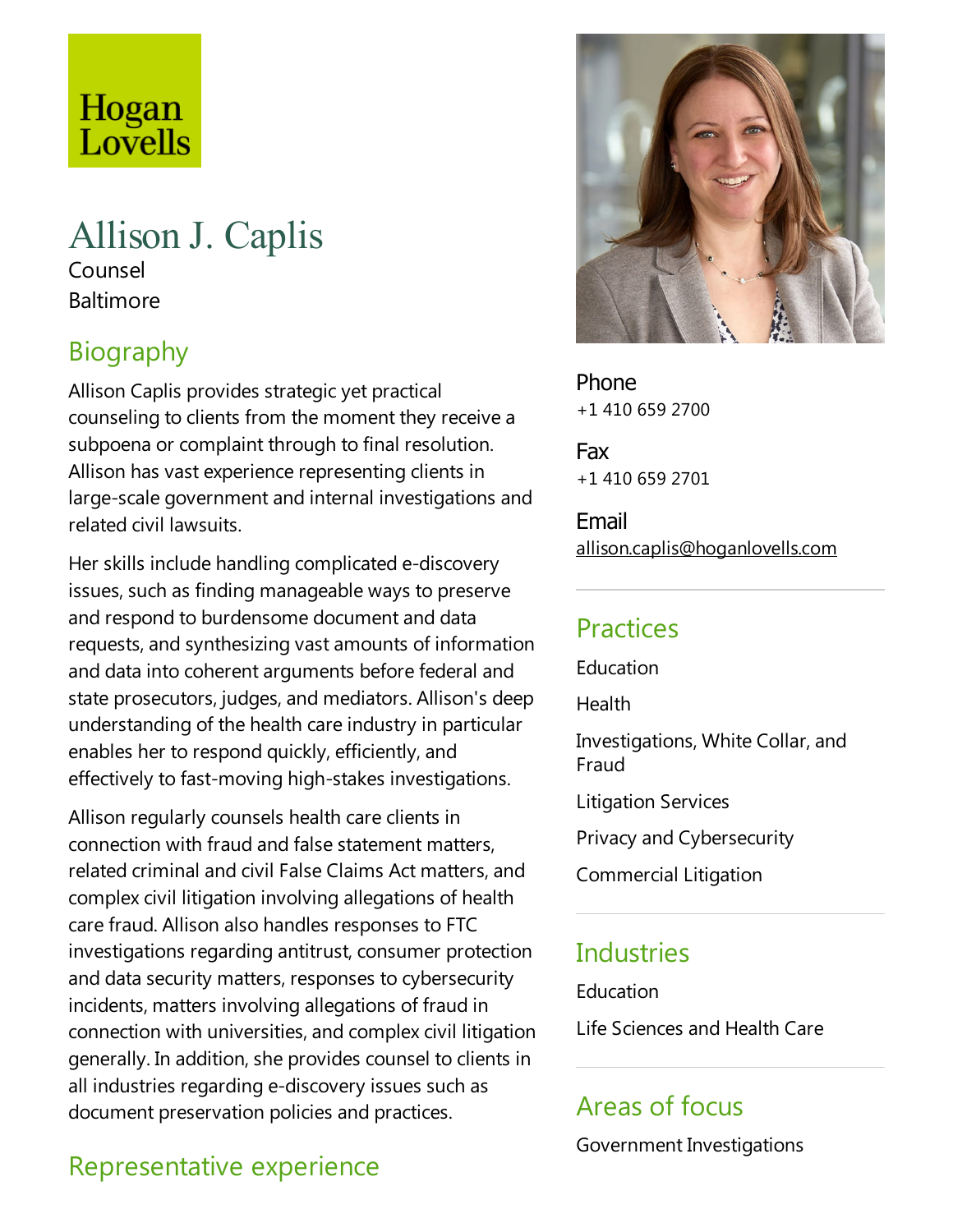Representing pharmaceutical companies in federal and state investigations of sales and marketing, pricing, and Medicaid rebate issues.

Representing pharmaceutical and medical device companies in federal and state False Claims Act qui tam litigation.

Representing pharmaceutical company in investigation regarding alleged violations of the California Insurance Fraud Prevention Act.

Representing a pharmaceutical company in connection with a criminal investigation into sales and marketing issues.

Representing a major orthopedic device company in connection with a criminal and civil investigation of sales and marketing practices.

Representing universities, academic health centers, and hospitals in False Claims Act investigations involving billing and grant issues.

Representing university on issues related to disclosure of foreign support in connection with federal grants.

Representing universities in FTC and state attorneys general investigations of practices related to student loans and deceptive advertising.

Representing a major orthopedic device company in connection with compliance with a deferred prosecution agreement.

## Latest thinking and events

- **News** 
	- FCA Podcast Series Episode 3: Healthcare and Telemedicine
- **Press Releases** 
	- False Claims Act remains a key DOJ enforcement tool, warns new FCA Guide
- **Hogan Lovells Publications** 
	- FCA Guide: 2019 and the road ahead Hogan Lovells
- **Hogan Lovells Publications**

False Claims Act and Qui Tam

E-discovery and Information Management

Agency Investigations

# Education and admissions

# Education

J.D., Harvard Law School, 2003

B.A., University of Pennsylvania, summa cum laude, honors in communications, 2000

#### Bar admissions and qualifications

Maryland

#### Court admissions

U.S. Court of Appeals, Fourth Circuit

U.S. District Court, District of Maryland